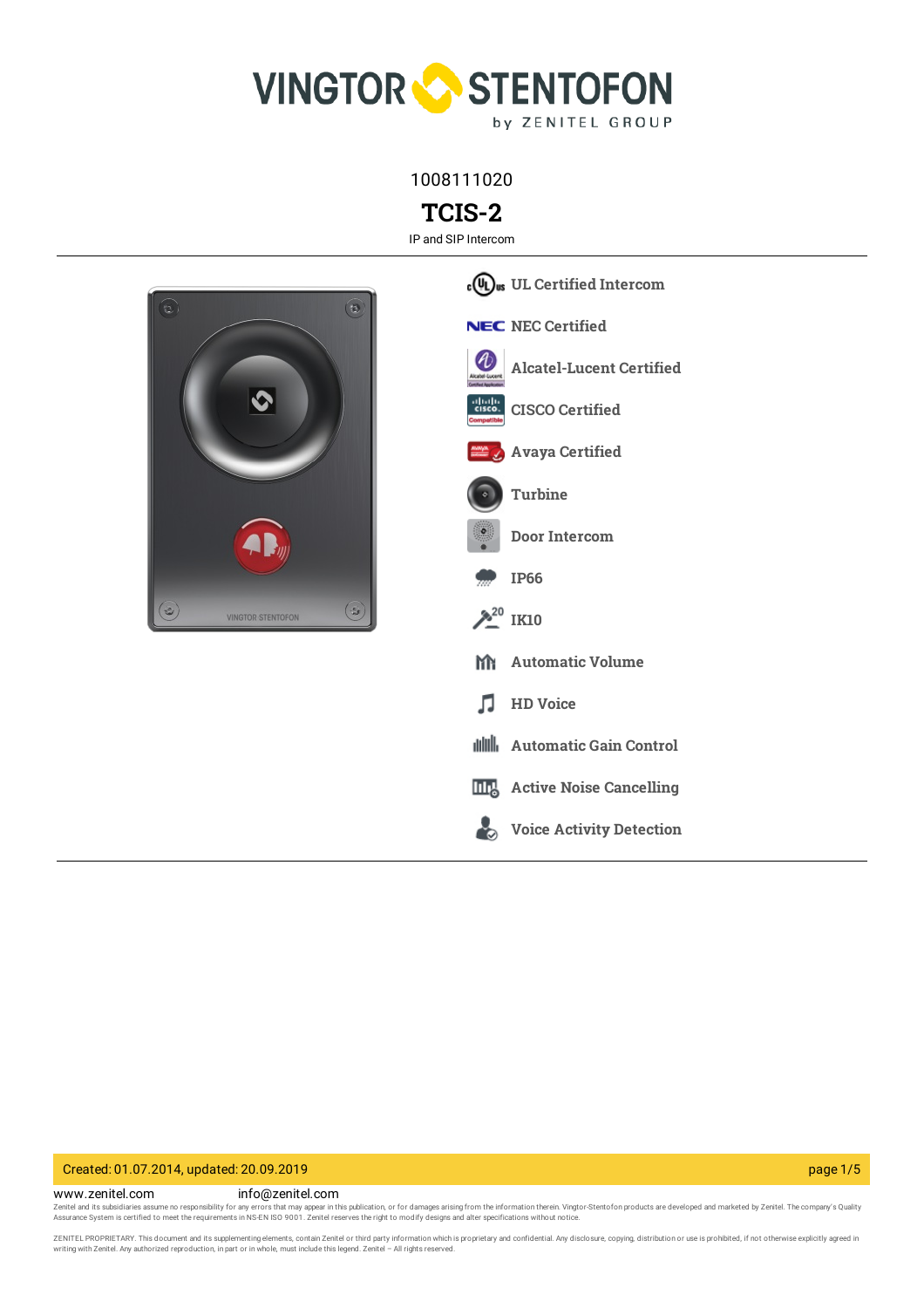### **DESCRIPTION**

- Vandal resistant SIP and IP intercom
- Audio Presence crystal clear HD audio
- Amazing sound pressure levels when needed with automatic volume adjustment  $\bullet$
- Background noise cancellation
- Dirt, dust and water resistant rating IP-66
- Built to last with robust die-cast aluminum frame rating IK 10
- Supports wide set of IP and networking standards
- Stainless steel front plate with one button
- Ideal for Building Security and Public Environments

All IP stations in the Vingtor-Stentofon Turbine series utilize the latest technology to create unparalleled audio quality. Some of the many features include: HD voice quality, Open Duplex, Active Noise Cancellation, MEMS microphone, a 10W Class D amplifier and our unique speaker grille design. These features, in conjunction with Vingtor-Stentofon's 65+ years of experience with acoustic technology are only a few of the many factors that contribute to our superior audio quality.

The unit can be mounted in 2 gang backboxes, onwall back box and pole mounted with custom adaptor plates.

See also: additional documentation on [wiki.zenitel.com](https://wiki.zenitel.com/wiki/TCIS-2)

### **SPECIFICATIONS**

### **AUDIO**

| Audio quality - percentage articulation loss of consonants<br>(Alcons) - at 70 dB                | $< 5\%$ *                                                 |
|--------------------------------------------------------------------------------------------------|-----------------------------------------------------------|
| Audio quality - total harmonic distortion + noise, without<br>noise reduction (THD+N) - at 70 dB | $< 2\%$ *                                                 |
| SPL rated power at 1m in open duplex                                                             | 95 dB*                                                    |
| SPL rated power at 1m in half duplex                                                             | 105 dB*                                                   |
| SPL rated power at 1m in program distribution and<br>announcement                                | 105 dB*                                                   |
| Noise cancelling - suppression of musical noise                                                  | <b>YES</b>                                                |
| Noise cancelling - suppression of static noise                                                   | YES                                                       |
| Noise cancelling - suppression of rapidly changing noise                                         | <b>YES</b>                                                |
| Codecs                                                                                           | G.711, G.722, G.729                                       |
| Frequency range, G.722 Codec                                                                     | $200$ Hz $- 7000$ Hz                                      |
| Audio technology                                                                                 | Modes: Full open duplex, switched open duplex             |
|                                                                                                  | Adaptive jitter filter                                    |
|                                                                                                  | <b>Custom Ringing Tone</b>                                |
|                                                                                                  | Audio Mixing - Conversation and Group Call                |
|                                                                                                  | Sound Level Detection / scream alarm (only in AlphaCom)   |
|                                                                                                  | Automatic gain control (microphone)                       |
| Internal speaker amplifier                                                                       | 10 W class D                                              |
| Microphone technology                                                                            | Digital MEMS, omnidirectional microphone                  |
| Automatic Volume Control (AVC)                                                                   | Undistorted and clear audio                               |
| Acoustic Echo Cancellation (AEC)                                                                 | Prevents audio feedback even at high volumes (95dB)       |
| 10W Speaker                                                                                      | Matches 10W amp for distortion-free broadcast level sound |
|                                                                                                  | * Tested with Audio Precision SYS 2722 equipment          |
| <b>HARDWARE</b>                                                                                  |                                                           |
| Ethernet connector                                                                               | 1 x RJ 45                                                 |
| All other connectors                                                                             | Tool less, spring loaded, vibration proof terminals       |
| General inputs and outputs                                                                       | 6 (configurable)                                          |
| Outputs                                                                                          | 12mA as LED drivers                                       |
| Change-over relay (NO+NC+COM)                                                                    | Max: 250VAC/220VDC, 2A, 60W                               |
| Power options                                                                                    | PoE and or external power supply                          |
| PoE (power over Ethernet)                                                                        | IEEE 802.3af standard, Class 0 (0.44W to 12.95 W)         |
| External power supply                                                                            | 24 VDC (16 - 48 V)                                        |
| Power consumtion                                                                                 | Idle 1.8W, max 12W (depending on volume)                  |

## Created: 01.07.2014, updated: 20.09.2019 page 2/5

### www.zenitel.com info@zenitel.com

Zenitel and its subsidiaries assume no responsibility for any errors that may appear in this publication, or for damages arising from the information therein. Vingtor-Stentofon products are developed and marketed by Zenite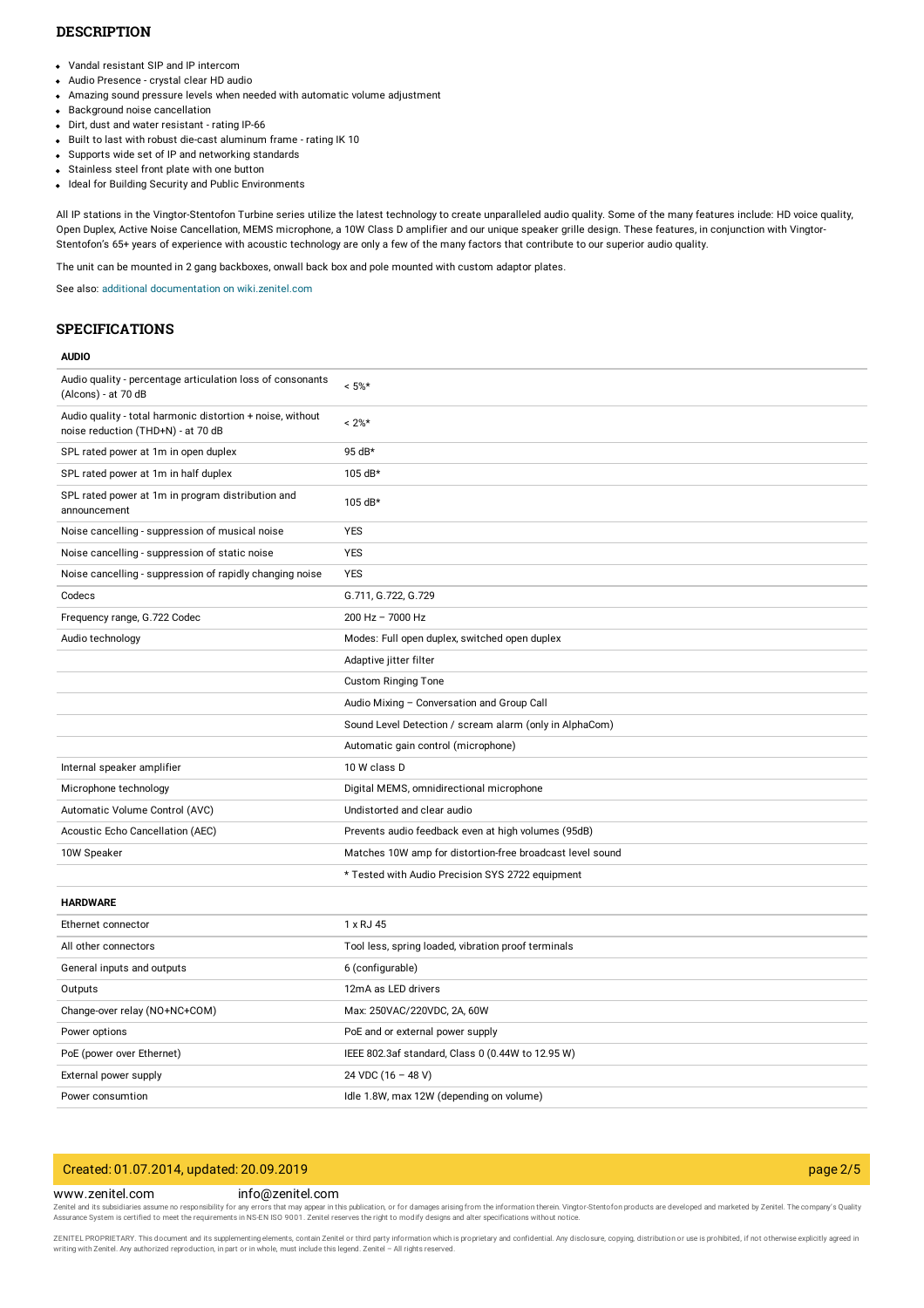#### **HARDWARE**

| Audio Line out / Induction loop signal              | 600 Ohm                                                                                                                                                                                                                                                                       |  |
|-----------------------------------------------------|-------------------------------------------------------------------------------------------------------------------------------------------------------------------------------------------------------------------------------------------------------------------------------|--|
| Button backlight                                    | LED                                                                                                                                                                                                                                                                           |  |
| Call indication                                     | Icons/colors for hearing impaired                                                                                                                                                                                                                                             |  |
| <b>CONSTRUCTION</b>                                 |                                                                                                                                                                                                                                                                               |  |
| Dimensions (HxWxD)                                  | 180 x 120 x 73 mm / 7.1" x 4.7" x 2.9"                                                                                                                                                                                                                                        |  |
| Dimensions after flush mount                        | 180 x 120 x 24 mm / 7.1" x 4.7" x 0.9"                                                                                                                                                                                                                                        |  |
| Dimensions with on wall box                         | 180 x 120 x 86 mm / 7.1" x 4.7" x 3.4"                                                                                                                                                                                                                                        |  |
| Weight                                              | 1 kg / 2.2 lbs.                                                                                                                                                                                                                                                               |  |
| Faceplate material                                  | 3 mm / 0.12" stainless steel - AISI 316L                                                                                                                                                                                                                                      |  |
| Base / frame material                               | 3 mm / 0.12" Aluminum alloy - A413.0, AlSi12Fe, painted                                                                                                                                                                                                                       |  |
| Electronics cover material                          | Polycarbonate (translucent)                                                                                                                                                                                                                                                   |  |
| Gasket material                                     | Silicone rubber                                                                                                                                                                                                                                                               |  |
| Fastening bracket material                          | <b>SECC Steel</b>                                                                                                                                                                                                                                                             |  |
| Button material                                     | 3 mm / 0.12" Polycarbonate (transparent)                                                                                                                                                                                                                                      |  |
| Button travel length                                | $1.25$ mm                                                                                                                                                                                                                                                                     |  |
| Button activation force                             | 350 gf                                                                                                                                                                                                                                                                        |  |
| Button push-cycles before failure                   | 300 000                                                                                                                                                                                                                                                                       |  |
| Anechoic Design                                     | Open flow anechoic design eliminates "standing waves"                                                                                                                                                                                                                         |  |
| Loudspeaker poke protection, large diameter object  | 3D cast aluminum speaker grille                                                                                                                                                                                                                                               |  |
| Loudspeaker poke protection, small diameter objects | Stainless steel mesh, acoustically transparent                                                                                                                                                                                                                                |  |
| NETWORKING AND PROTOCOLS                            |                                                                                                                                                                                                                                                                               |  |
| Protocols                                           | IPv4 (with DiffServ), SIP, TCP, UDP, HTTPS, TFTP, RTP, SRTP, DHCP, SNMPv2c, Vingtor-Stentofon CCoIP®, NTP                                                                                                                                                                     |  |
| LAN protocols                                       | Power over Ethernet (IEEE 802.3 a-f) Network Access Control (IEEE 802.1x)                                                                                                                                                                                                     |  |
| Management and operation                            | HTTP/HTTPS (Web administration and configuration) DHCP and static IP. Remote automatic software<br>upgrade. Centralized monitoring.                                                                                                                                           |  |
| Advanced supervision functions                      | E.g. network test, tone test, status reports, uptime, button status.                                                                                                                                                                                                          |  |
| SIP support                                         | RFC 3261 (SIP base standard) RFC 3515 (SIP refer) RFC 2976 (SIP info), SIP using TLS, RFC 5630 SIPS URI<br>scheme                                                                                                                                                             |  |
| <b>DTMF</b> support                                 | RFC 2833, RFC 2976 (SIP info)                                                                                                                                                                                                                                                 |  |
| Max length extension numbers                        | 20 digits                                                                                                                                                                                                                                                                     |  |
| <b>ENVIRONMENT AND COMPLIANCES</b>                  |                                                                                                                                                                                                                                                                               |  |
| IP rating                                           | IP-66, tested according to EN 60529 (applies when mounted in TA-1 back-box)                                                                                                                                                                                                   |  |
| IK rating                                           | IK 10, tested according to EN 62262                                                                                                                                                                                                                                           |  |
| Operating temperature range                         | -40° to 70° C                                                                                                                                                                                                                                                                 |  |
| Storage temperature range                           | -40° to 70° C                                                                                                                                                                                                                                                                 |  |
| Realtive humidity                                   | < 95% not condensing                                                                                                                                                                                                                                                          |  |
| Corrosion                                           | Salty mist, tested according to EN60945                                                                                                                                                                                                                                       |  |
| Vibration                                           | Tested according to EN60945                                                                                                                                                                                                                                                   |  |
| UV-resistant                                        | <b>YES</b>                                                                                                                                                                                                                                                                    |  |
| <b>EMC</b>                                          | CE and FCC Part 15 EN 50121-3-2 Railway application EN 50121-4 Railway application UN Regulation 10, revision<br>$4 + Corr.1 + A$ mend.1                                                                                                                                      |  |
| Compliances                                         | IEC/EN 60945 Marine Equipment IEC/EN61000-6-1 and IEC/EN61000-6-3 (light industry) IEC/EN 50155 Railway<br>Application * IEC/EN 50486 Equipment for use in audio video door-entry systems * With additional conformal<br>coating Requires use of EN 50155 approved PoE switch |  |
| Certifications                                      | UL 60950-1, cUL 60950-1, CB to IEC 60950-1                                                                                                                                                                                                                                    |  |
| OTHER SPECIFICATIONS                                |                                                                                                                                                                                                                                                                               |  |
| IP adress information                               | Speaks IP address after system boot                                                                                                                                                                                                                                           |  |
| <b>Button lifetime</b>                              | > 1000 000 cycles                                                                                                                                                                                                                                                             |  |
| Country of manufacture                              | Poland                                                                                                                                                                                                                                                                        |  |
|                                                     |                                                                                                                                                                                                                                                                               |  |

\* Testé avec équipement audio de précision SYS 2722

| Created: 01.07.2014, updated: 20.09.2019 |                  | page 3/5 |
|------------------------------------------|------------------|----------|
| www.zenitel.com                          | info@zenitel.com |          |

Zenitel and its subsidiaries assume no responsibility for any errors that may appear in this publication, or for damages arising from the information therein. Vingtor-Stentofon products are developed and marketed by Zenite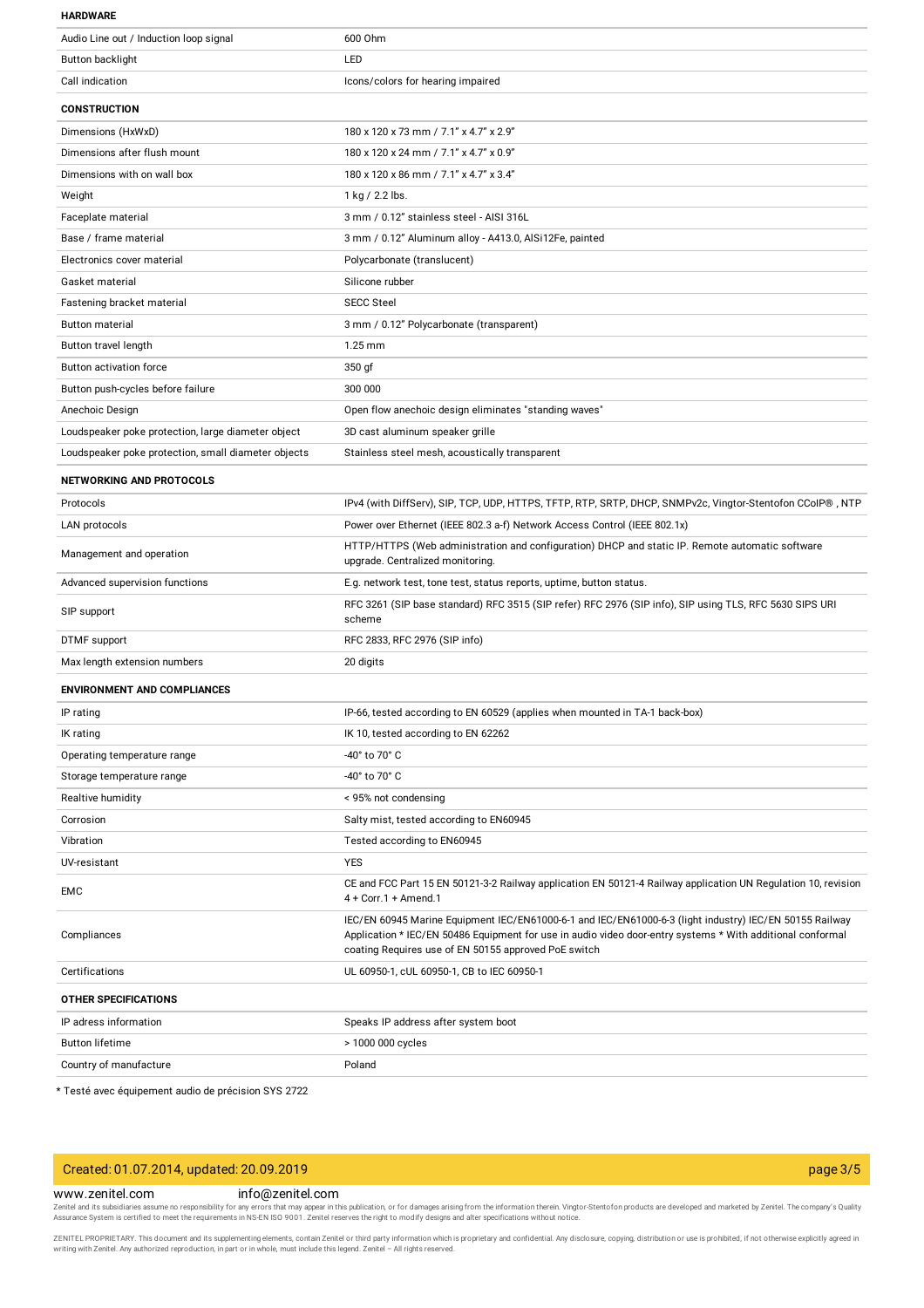## **TECHNICAL DIMENSIONS**



## **ACCESSORIES**











**[TA-1](https://www.zenitel.com/product/ta-1)** Item number: 1008140010



**[TA-5](https://www.zenitel.com/product/ta-5)** Item number: 1008140050

**TURBINE [ADAPTER](https://www.zenitel.com/product/turbine-adapter-plate) PLATE** Item number: 1072160000

**[TA-18](https://www.zenitel.com/product/ta-18)** Item number: 1008140180



**[TA-14](https://www.zenitel.com/product/ta-14)** Item number: 1008140140

**USED WITH**

1023122061 **[ENA2060-DC1](https://www.zenitel.com/product/ena2060-dc1)**

## Created: 01.07.2014, updated: 20.09.2019 page 4/5

#### www.zenitel.com info@zenitel.com

Zenitel and its subsidiaries assume no responsibility for any errors that may appear in this publication, or for damages arising from the information therein. Vingtor-Stentofon products are developed and marketed by Zenite